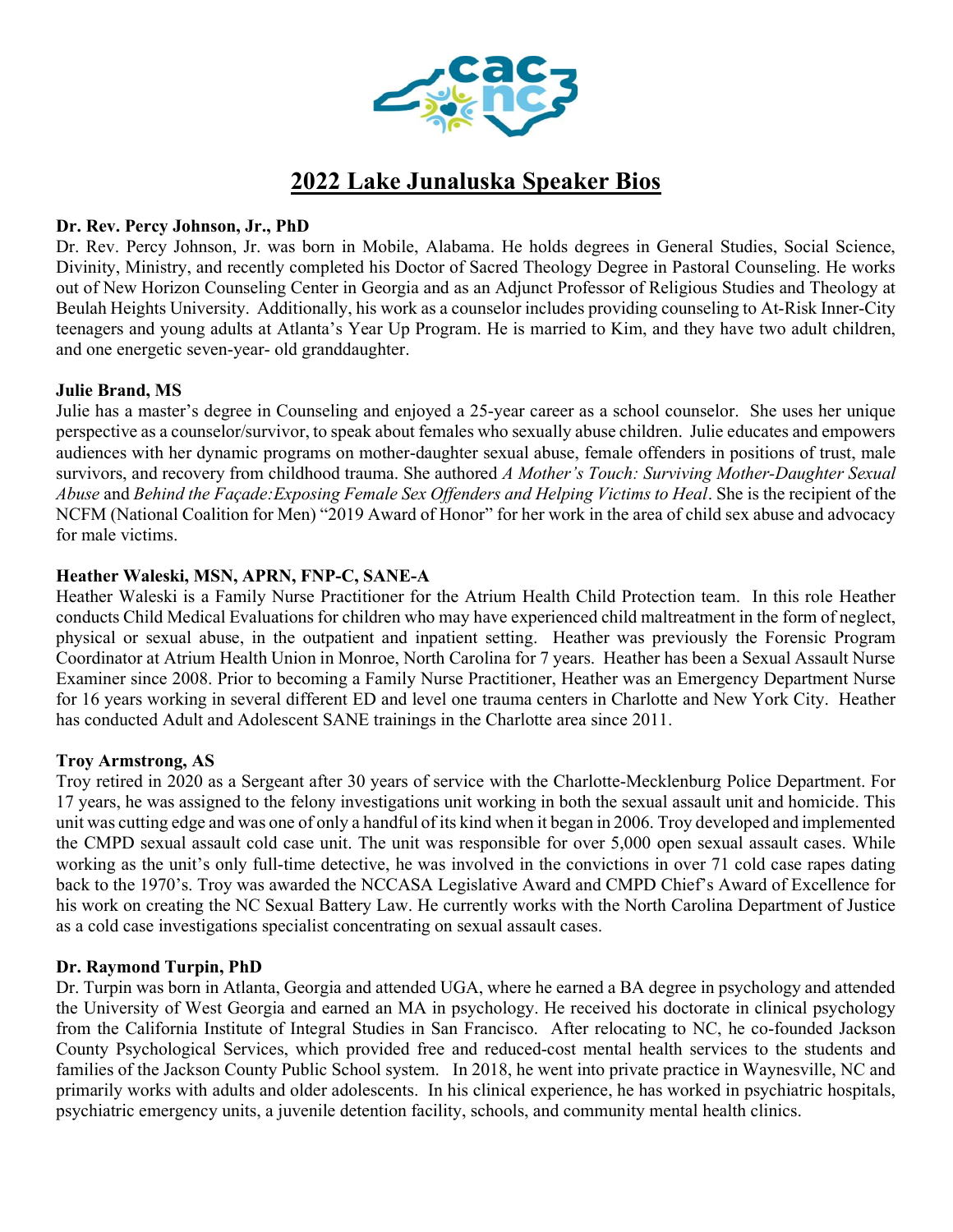### Paul Phelan, MS

Paul has been in law enforcement since 2002 and has experience in law enforcement and corrections in the State of Florida as well as North Carolina. Paul has written the department policy on Hostage Negotiations for two law enforcement agencies. He has also been the hostage negotiations team coordinator for the Nassau County Sheriff's Office in Florida and is an FBI trained negotiator. He has experience as a patrol officer, FTO, honor guard member, SWAT operator, detective, and crisis negotiator. Paul was an Adjunct Instructor at the Jacksonville Sheriff's Office/FSCJ Academy from 2007-2013 and is currently an instructor/developer for the North Carolina Justice Academy for hostage/crisis negotiations, Solo Active Shooter Response, and Rapid Deployment Instructor Training. Additionally, he is an adjunct professor for the Bachelor of Applied Science in Public safety degree program for Florida State College. Paul is a former member of the Florida Association of Hostage Negotiators, and a current board member for the Central North Carolina Negotiators Network. Paul is also a board member for the North Carolina Sexual Assault Nurse Examiners Board. He is a qualified professional counselor embedded for the Henderson County Sheriff's Office in North Carolina, where he is also actively a crisis negotiator for the department's crisis negotiations team. He is also a member of the Western Carolina Peer Support Network. Paul is a sworn deputy sheriff with the Haywood County, North Carolina Sheriff's Office. He holds a Master of Science degree in Criminal Justice from Columbia College and a Master of Arts degree in Crisis and Trauma Counseling from Liberty University.

#### Amber Burgess-Cox, MS

Amber brings experience from both the teaching field and service in one of the largest Sheriff's offices in the state as a deputy with the Henderson County Sheriff's Office. While employed at the Sheriff's Office, she worked in multiple divisions, including detention, investigations, and patrol. In her last six years at Henderson County, Amber was Corporal and then Sergeant of the Civil Process Division. She and her division handled everything from warrants for child custody to delinquent property tax sales. Amber graduated from Wingate University with her Bachelor of Arts degree in History. She received her Master's in Criminal Justice from Columbia College, SC. Her route in the education field has taken her through classrooms at the high school, community college, and four-year college levels. Amber is currently on the advisory boards of Crossnore School and Children's Home - Hendersonville Office and the Hendersonville branch of the State Employees Credit Union and a member of the Benevolent and Protective Order of Elks, Lodge 1616. She brings a unique perspective to the classroom -- real-world experience and extensive knowledge of criminal justice. Amber has taught topics from Transportation of Inmates to Community Policing and students from sixteen to seventy.

# Jim Sears, LE

Jim Sears has been a law enforcement officer for over 30 years working with the Irving, Texas Police Department, Jim is a Texas Commission on Law Enforcement instructor specializing in domestic violence and child abuse cases, instructor at the Crimes Against Children's Conference in Dallas, certified instructor for advanced child abuse investigations through the Texas municipal police association, and the National Criminal Justice Training Center. He is the 2011 recipient of the Lt. Bill Walsh Award from the Dallas CAC for career achievements in the field of child abuse investigations. He is a multiple time winner of the Nick Fowler award at the Tarrant County law enforcement academy and for the outstanding instructor with the Basic Law Enforcement Academy. He has recently taken a position with the Richland Hills Texas Police Department and is helping to shape and mold a young police force in the Criminal Investigative Unit. He is a mainstay for our NC symposiums and continues to lecture across the country on topics related to child abuse investigations, interview and interrogation, and crime-scene investigations for domestic violence and child abuse.

#### Liz Ghilardi, LCSW, MSW

Liz received her BA at the University of Wisconsin-Whitewater in Social Welfare and MSW at Washington University, George Warren Brown School of Social Work in St. Louis, MO. Liz is currently the Forensic Interview Program Supervisor for Child Advocacy and Protection Services within Children's Wisconsin. During her career, she has completed over 2,000 forensic interviews. Liz provides training for professionals on issues of child maltreatment, interviewing children and sexualized behavior. She is considered an expert witness regarding child maltreatment and interviewing. She has been instrumental in the development of the Wisconsin Forensic Interview Guidelines including the curriculum, training, and implementation across the state.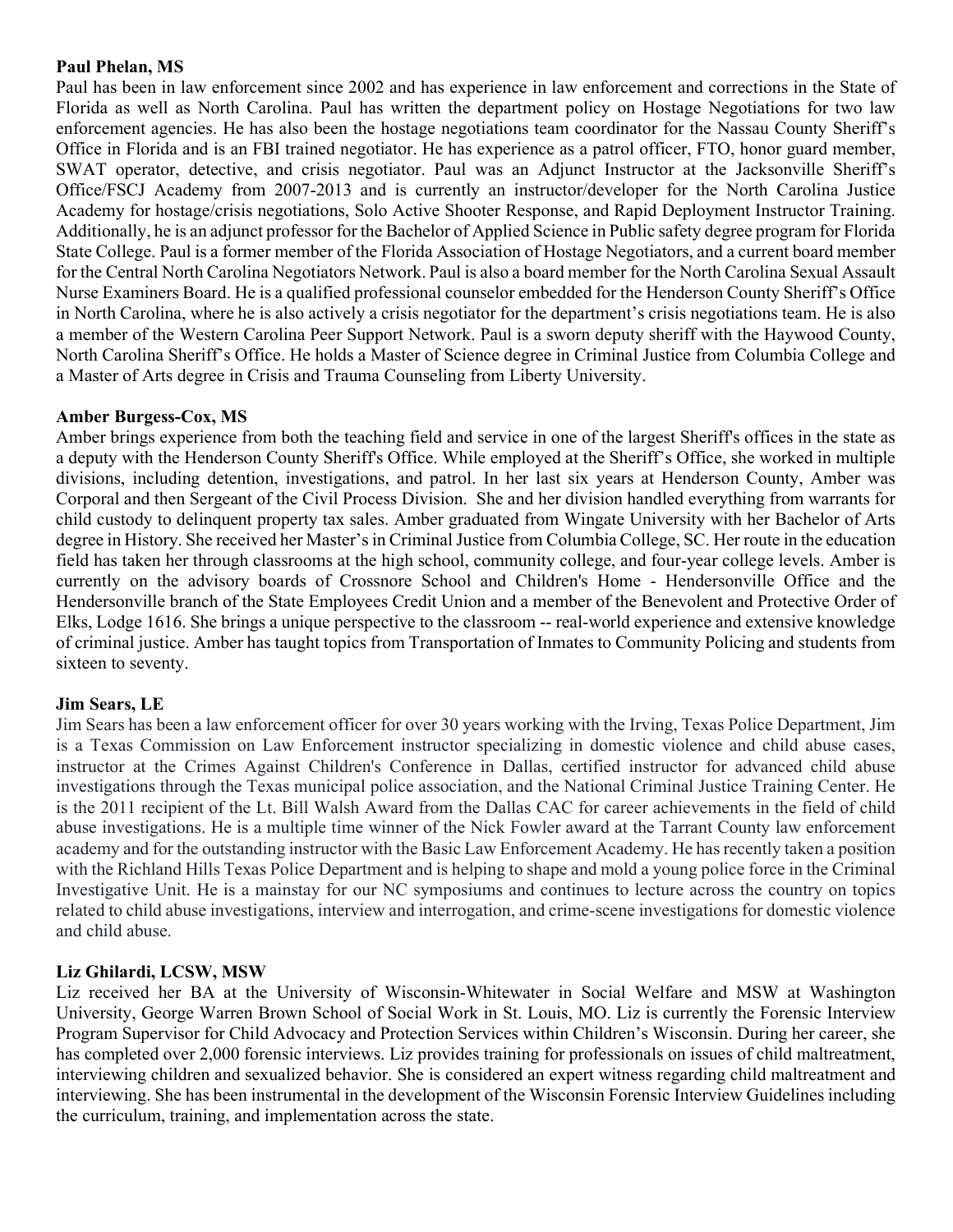#### Elizabeth Champion, MS

Elizabeth Champion, MS, received her BS in English and a BS in Psychology at the University of Wisconsin-Whitewater and an MS in Applied Psychology with a Community Health Emphasis at Sacred Heart University. She is currently the Executive Director of Child Advocacy Centers of Wisconsin, the statewide chapter supporting Wisconsin's fifteen child advocacy centers, two satellite centers, and other multidisciplinary teams investigating suspected child maltreatment. Previously, Elizabeth was the Children's Justice Act Coordinator at the Wisconsin Department of Justice, and the Executive Director of a community-based domestic and sexual abuse program. She serves on multiple statewide committees involved in child maltreatment, including the Children's Justice Act Task Force, the Office of Crime Victim Services Grant Advisory Board, the Wisconsin Drug Endangered Children Steering Committee, and more.

# Oto U. Ekpo, JD

Oto is a 2009 graduate of Emory Law School and has been practicing law for 13 years in the area of criminal prosecution. She is currently the Director of Advocacy and Compliance Officer with the Fulton County Solicitor General's office and previously served as the Director of Training & Policy for the DeKalb County DA's Office. Prior to her transition into training, she prosecuted in the Crimes Against Children and Human Trafficking Unit in which she protected some of the most vulnerable victims in her community. She brings passion, knowledge, and experience in training those seeking justice for victims.

# Liz Szarkowski, MS

Liz obtained her master's in science in Clinical Art Therapy from Springfield College in Springfield, Massachusetts. She worked extensively in the Springfield community with a focus on at-risk children, adolescents, and their families. Liz also worked as an Administrative Coordinator for the largest Healthy Families program in Massachusetts. During that time Liz and her team strengthened the community's efforts to create easy access to services for young families. Through these efforts, Liz's team won several awards including Community Engagement, Group Facilitation, and Legislative Outreach Awards. In January 2018, Liz became the Program Director for the South Carolina Network for Children Advocacy Centers. In this position, Liz supports Forensic Interviewers through Peer Review, co-facilitates Building Resiliency training for CACs and MDT groups, co-facilitates SCNCAC Initial Victim Service Provider (VSP) training, and provides technical assistance and support to 28 CACs around the state. In 2022, Liz became a certified FAN Trainer through the Erikson Institute. The most recent project involved working with a team to develop a state-wide curriculum for the 2022 South Carolina Child Abuse Response Protocol Act.

# Alvera, Lesane, Ed. D

Dr. Alvera Lesane has served as the Associate Superintendent for Iredell-Statesville Schools since 2010. She also serves as an adjunct professor for The University of North Carolina at Chapel Hill in the School of Education. Previously, Dr. Lesane has worked in Iredell-Statesville Schools and Durham Public Schools as the director of professional growth and development. Her passion centers on serving children and adults from diverse backgrounds. Among other community activities, she serves on the Board of Directors for the Dove House Children's Advocacy Center in Statesville, NC.

#### Steven Clinard, AAS

Steve has been a law enforcement officer for 25 years and employed with the Pender County Sheriff's Office in Burgaw, North Carolina for the past 10 years. He is a detective-sergeant and is currently assigned as a special victim's investigator, a position he has had since 2014. Steve's duties include investigating all sexual assaults (both children and adult), all child physical assaults and serious felony domestic assaults. He is also tasked with investigating ICAC cases as well as overseeing the county's Sex Offender Registry. Prior to Pender County, Steve was with the Winston-Salem Police Department, the Nags Head Police Department, and the Topsail Beach Police Department. Steve has been married for 32 years, has two adult children and lives in Wilmington, North Carolina.

#### Ashley Fiore, LCSW, MSW

Ashley is a licensed clinical social worker with 27 years of experience treating childhood trauma in Children's Advocacy Centers and Domestic Violence/Sexual Abuse agencies. She is endorsed as a master trainer by the developers of Trauma-Focused Cognitive Behavioral Therapy (TF-CBT) and as a developer-endorsed trainer in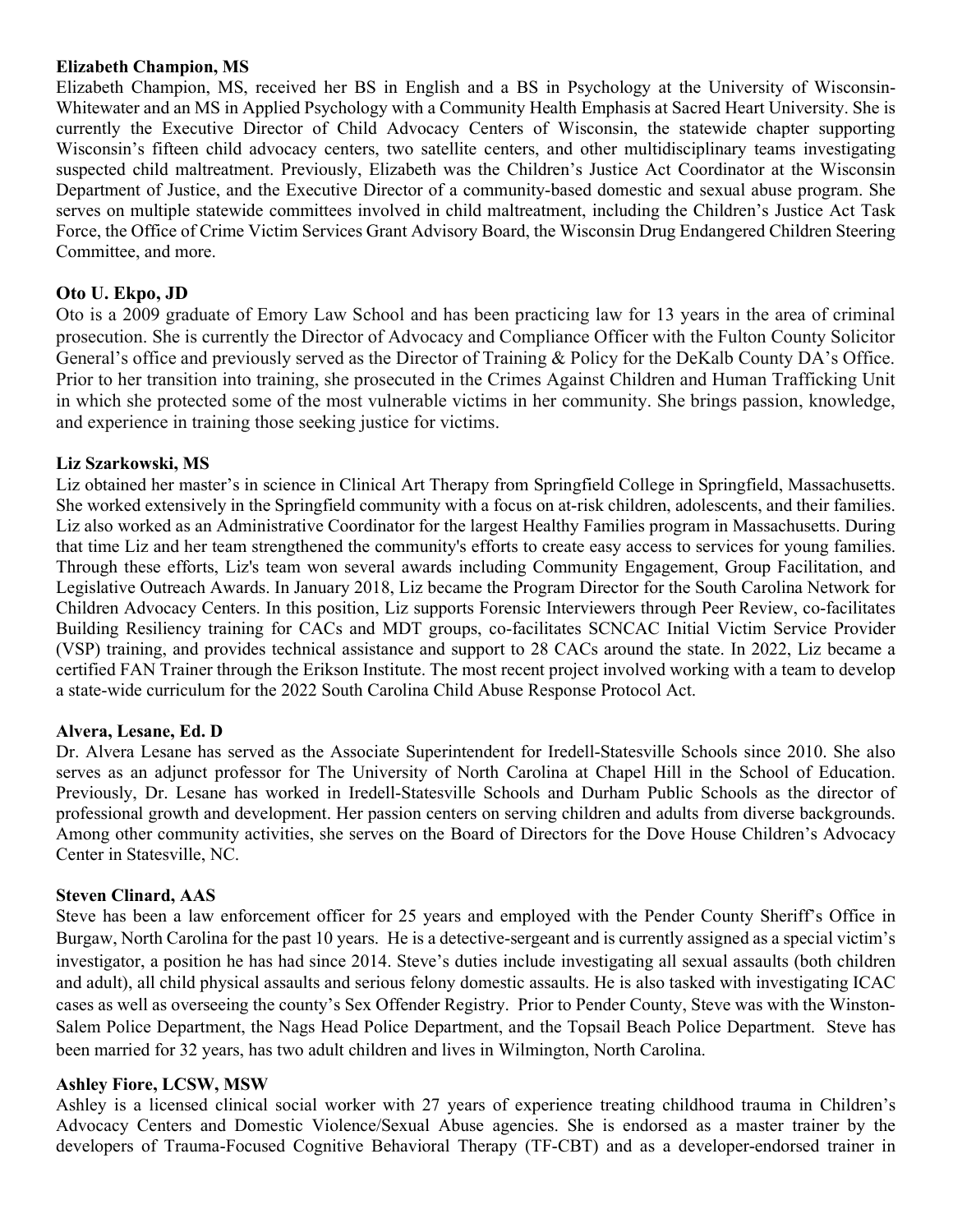Alternatives for Families Cognitive Behavioral Therapy (AF-CBT). She serves as training faculty for the NC Child Treatment Program at Duke University's Center for Child and Family Health and provides evidence-based mental health trauma treatment to children and their families at Mountain CAC. She has developed successful TF-CBT programs in several agencies; provides training and clinical consultation on trauma-informed comprehensive clinical assessments and trauma-related sexual behavior problems; and has provided clinical supervision, training, and implementation support of evidence-based treatment models to agencies in North Carolina and other states. She enjoys gardening, making pottery, and spending time with her husband and teenage children in the beautiful NC mountains.

### Andie Morgenlander, BA

Andie is a director, writer, and producer of short and feature length narrative films. They co-wrote, executive produced and acted in the independent feature Luke  $\&$  Jo which has garnered various awards including "Best Narrative Film" at Full Bloom Film Festival and "Best Feature Film" at Fort Meyers Beach International Film Festival. Luke & Jo is available on DVD/Blu-ray. Andie co-created a narrative about queer visibility in Appalachia, titled Whistle Down Wind. It has played both nationally and internationally on the festival circuit and is currently being adapted into a feature film. Lastly, Andie is a head creative producer at Justice Film Collective. They're dedicated to centering equity and care at every stage of the filmmaking process.

#### Joshua Overbay, VA, MFA

Joshua is a director, producer, and teaching artist. In 2014, he released the award-winning feature film, As It Is in Heaven. The New York Times deemed it a Critic's Pick. He directed his third feature film, Luke & Jo which has received numerous accolades and is available on Amazon Prime. Overbay garnered over 30 awards for his short films. His film Transposition was a 2009 National Finalist for the Student Academy Awards. He has taught courses in independent screenwriting, directing, producing, and film history at Asbury University and Louisiana State University. He directed the short film Spare the Child, which features three adult survivors of corporal punishment. Spare the Child has screened nationally and internationally with organizations like The US Alliance to End the Hitting of Children and the American Professional Society on the Abuse of Children. He is an Assistant Professor of Film at Western Carolina University and producer at Justice Film Collective.

#### Nancy Lamb, JD

Nancy Lamb recently retired as a prosecutor after more than 35 years in service to North Carolina and currently serves as the CAC Attorney for Southmountain Children and Family Services. Lamb received her undergraduate degree from Appalachian State University and her law degree from Wake Forest University School of Law. Lamb served for 6 years on the Board of Directors of the American Professional Society on the Abuse of Children (APSAC) and chaired the Professional Education committee during her tenure on the Executive Committee. In 2003, she was awarded APSAC's Outstanding Service Award, given annually to an APSAC member in recognition of outstanding service to the organization. Lamb is a past president of the North Carolina Professional Society on the Abuse of Children and the 1999 recipient of NCPSAC's Kimberly Crews award, given annually to an NCPSAC member in recognition of professional excellence for service to abused children statewide. Lamb has provided training for the past 25 years at local, regional, and national child abuse conferences throughout the United States. Lamb also serves on the CACNC Board of Directors.

# Whitney Belich, JD

After graduating from Florida State University with a degree in Criminology, Whitney worked in the Tampa Bay area until returning to North Carolina to attend Wake Forest School of Law. Whitney began her legal career as an ADA for the Honorable Susan Doyle in Johnston County, North Carolina. As a prosecutor, Whitney specialized in cases involving impaired driving and sexual and physical abuse of both children and adults. In 2014, Whitney accepted a position with the Attorney General's Office and was stationed at the NC Justice Academy in Salemburg, NC. A year after taking the position at the Justice Academy, Whitney was promoted to another position within the Law Enforcement Liaison section of the Attorney General's Office. While working in Raleigh, Whitney served as the primary attorney for the North Carolina Criminal Justice Education and Training Standards Commission, after serving as a guest instructor for the Conference of District Attorneys for many years, Whitney was honored to accept the position of Child Abuse Resource Prosecutor with the Conference in 2019. The NC Conference of DAs provides support and training for all of North Carolina's elected DAs and ADAs and other staff within the DA's Office as well as others. Whitney currently lives in Clayton with her husband and their 4-year-old daughter.